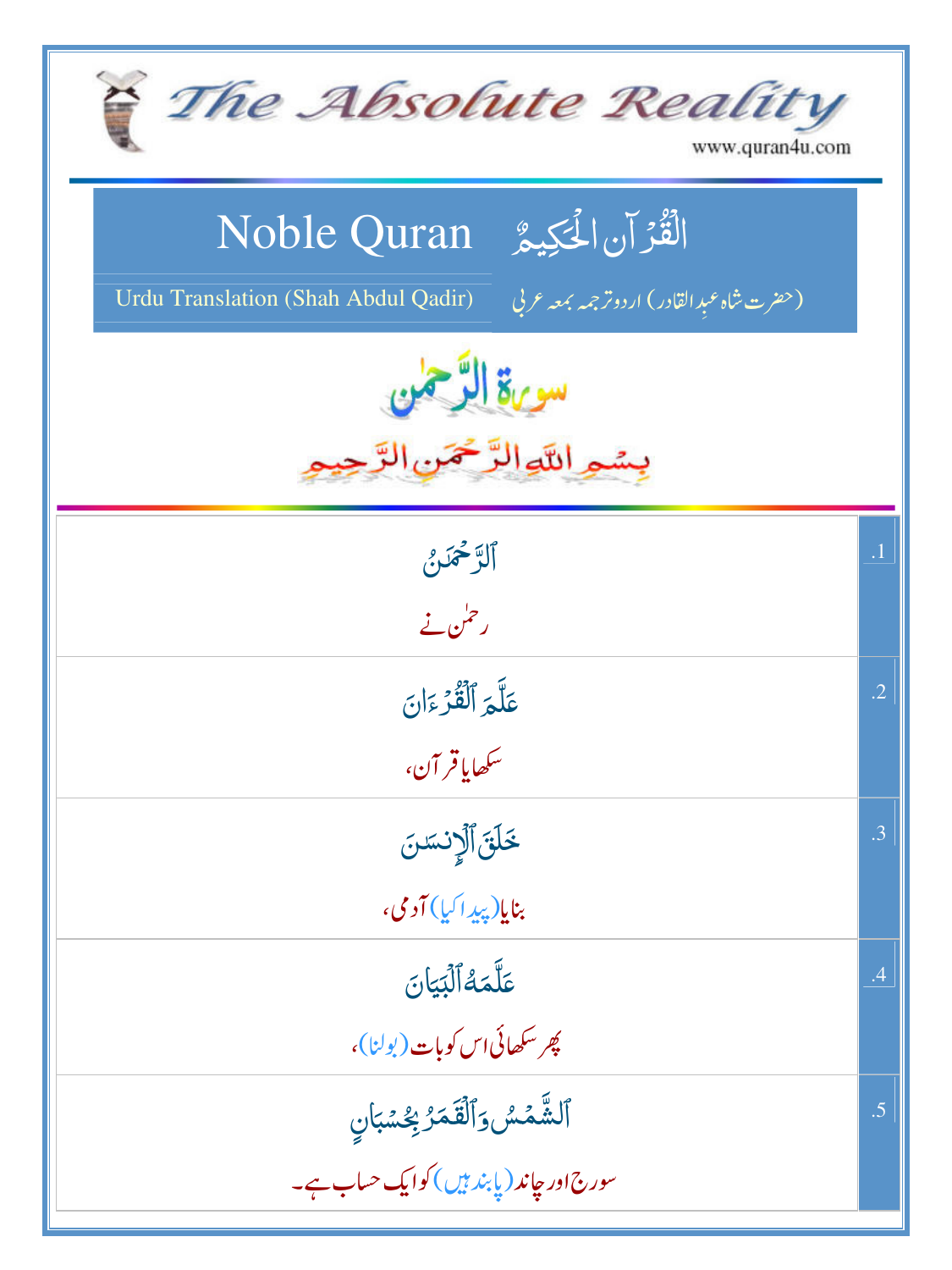| <u>وَ</u> ٱلنَّجۡمُ وَٱلشَّجَرُ يَسۡجُلَانِ                      | .6             |
|------------------------------------------------------------------|----------------|
| اور حجھاڑ (حجھاڑیاں )اور در خت گے ہیں سجدے میں۔                  |                |
| دَٱلسَّمَآءَ مَغَعَهَا دَدَضَعَ ٱلۡمِیزَانَ                      | .7             |
| اورآسان كواُونجاكيااورر كلي ترازو(توازن قائم كيا)،               |                |
| أَلَّاتَظُغَوۡأَفِى ٱلۡمِيزَانِ                                  | $\overline{8}$ |
| کہ مت زیادتی کروترازو(عدل دانصاف) میں۔                           |                |
| وَأَقِيمُواْ ٱلْوَزْنَ بِٱلْقِسْطِ وَلَا تُخْسِرُواْ ٱلْمِيزَانَ | .9             |
| اور سیدھی ترازوتولوانصاف سے اور مت گھٹاؤتول۔                     |                |
| <u>وَ</u> ٱلْأَيَّ ضَ وَضَعَهَا لِلْأَنَامِ                      | .10            |
| اور زمین کور کھاواسطے خلق(مخلوق) کے،                             |                |
| فِيهَافَكِهَةٌوَٱلتَّخَلُ ذَاتُّٱلْأَكْمَامِ                     | .11            |
| اس میں میوہ(لذیذ پھِل) ہے اور کھجوریں، جن کے میوہ پر غلاف،       |                |
| وَٱلۡيَٰٓئُواۡلۡقَصۡفِوَٱلرَّيۡجَانُ                             | .12            |
| اور اناج جس کے ساتھ بھس ہے اور پھول خوشبو۔                       |                |
| <b>فَبِأَيِّ ءَالَّ</b> اءِ <sub>ك</sub> َبِّكُمَا تُكَذِّبَانِ  | .13            |
| چر کیاکیانعمتیں اپنے رب کی حجٹلاؤگے تم دونوں (جن اور انسان)؟     |                |
|                                                                  |                |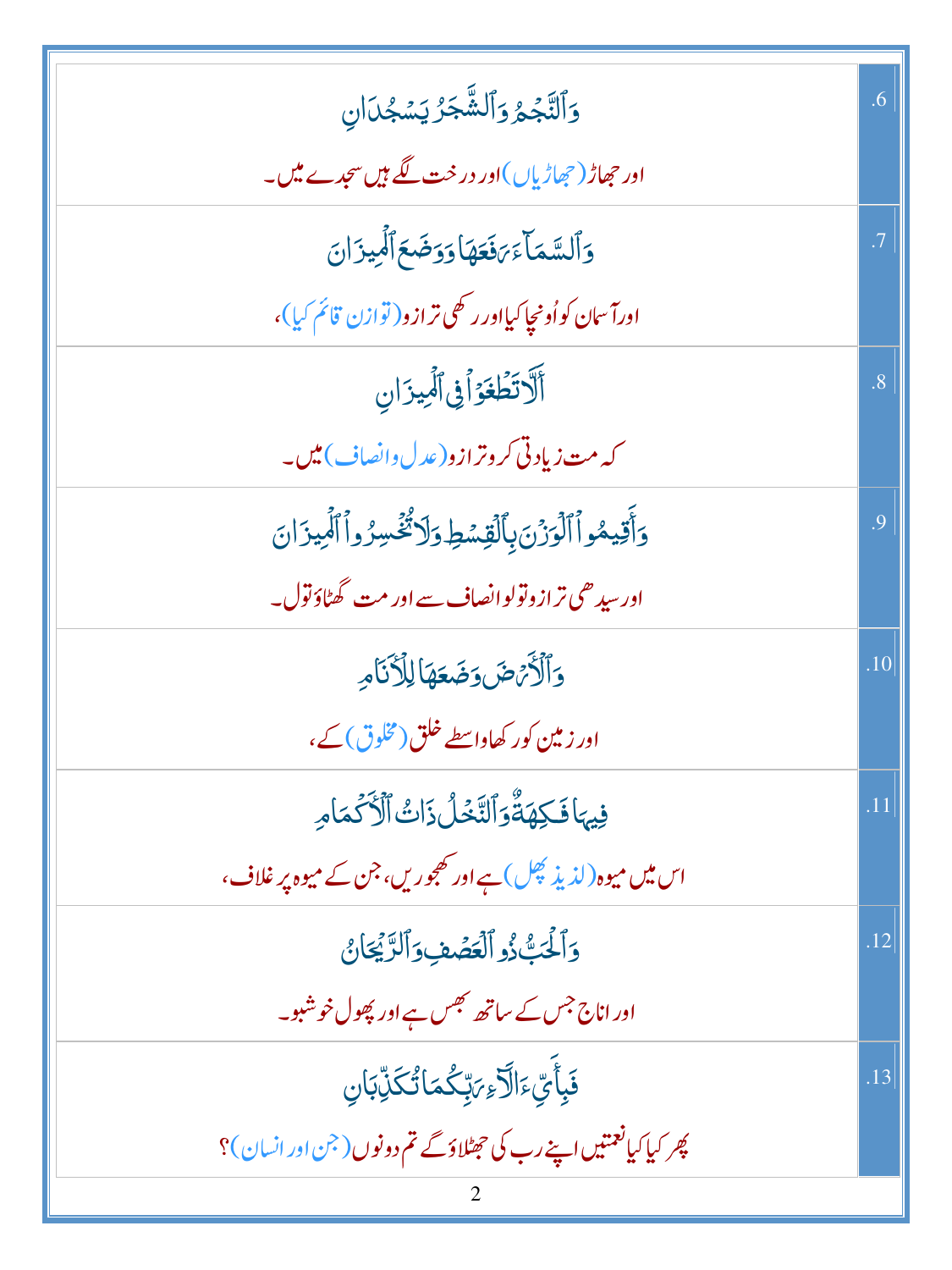| خَلَقَ ٱلْإِنسَنَ مِن صَلْصَلِ كَٱلْفَخَّارِ                        | .14 |
|---------------------------------------------------------------------|-----|
| بنایا آدمی کھنکھناتی مٹی سے جیسے تھیکرا،                            |     |
| وَخَلَقَ ٱلْجَآلَّ مِن مَّارِجِ مِّن نَّارٍ                         | .15 |
| اور بنایاجان( <sup>جن ک</sup> و) آگ کی ڈیگ (شعلے) سے۔               |     |
| <b>ۘڣ</b> ڹ۪ٲۜؠؚۜٞٵؘڶۜۜٙڒٙۦؚ؆ؚڹػؙڡؘٲؾ۠ػۮؚۨڹٲڹ                       | .16 |
| پھر کیا کیا <b>نعمتیں اپنے رب کی حجٹلاؤ گے</b> ؟                    |     |
| يَ بِّ ٱلۡمَشۡرِ قَيۡنِ وَيَ بُّ ٱلۡمَغۡرِبَيۡنِ                    | .17 |
| مالک دومشر قوں کااور مالک دومغرب کا۔                                |     |
| <b>فَبِأَيِّ</b> ءَالَآءِ <sub>كَ</sub> بِّكُمَا تُكَذِّبَانِ       | .18 |
| پھر کیا کیا <b>نعمتیں اپنے رب کی حجٹلاؤ گے</b> ؟                    |     |
| مَرَجَ ٱلۡبَحۡرَيۡنِ يَلۡتَقِيَانِ                                  | .19 |
| چلائے دو دریابھڑ چلتے ( آ <sup>پ</sup> س میں <sup>ع</sup> کر اتے )۔ |     |
| بَيۡنَهُمَابَرۡرَخٌلَّالِيَّ <b>نِي</b> َانِ                        | .20 |
| ( حائل )ان میں ہے ایک پر دہ،زیاد تی نہیں کرتے۔                      |     |
| ڣؘ <b>ڹٲٞؠۜۦ</b> ؘٳٳڷٳۦؚڔۜڹػؙڡؘٵؾؙػۮؚۨڹٵڹ                           | .21 |
| پھر کیا کیا <b>نعمتیں اپنے رب کی حجٹلاؤگے</b> ؟                     |     |
|                                                                     |     |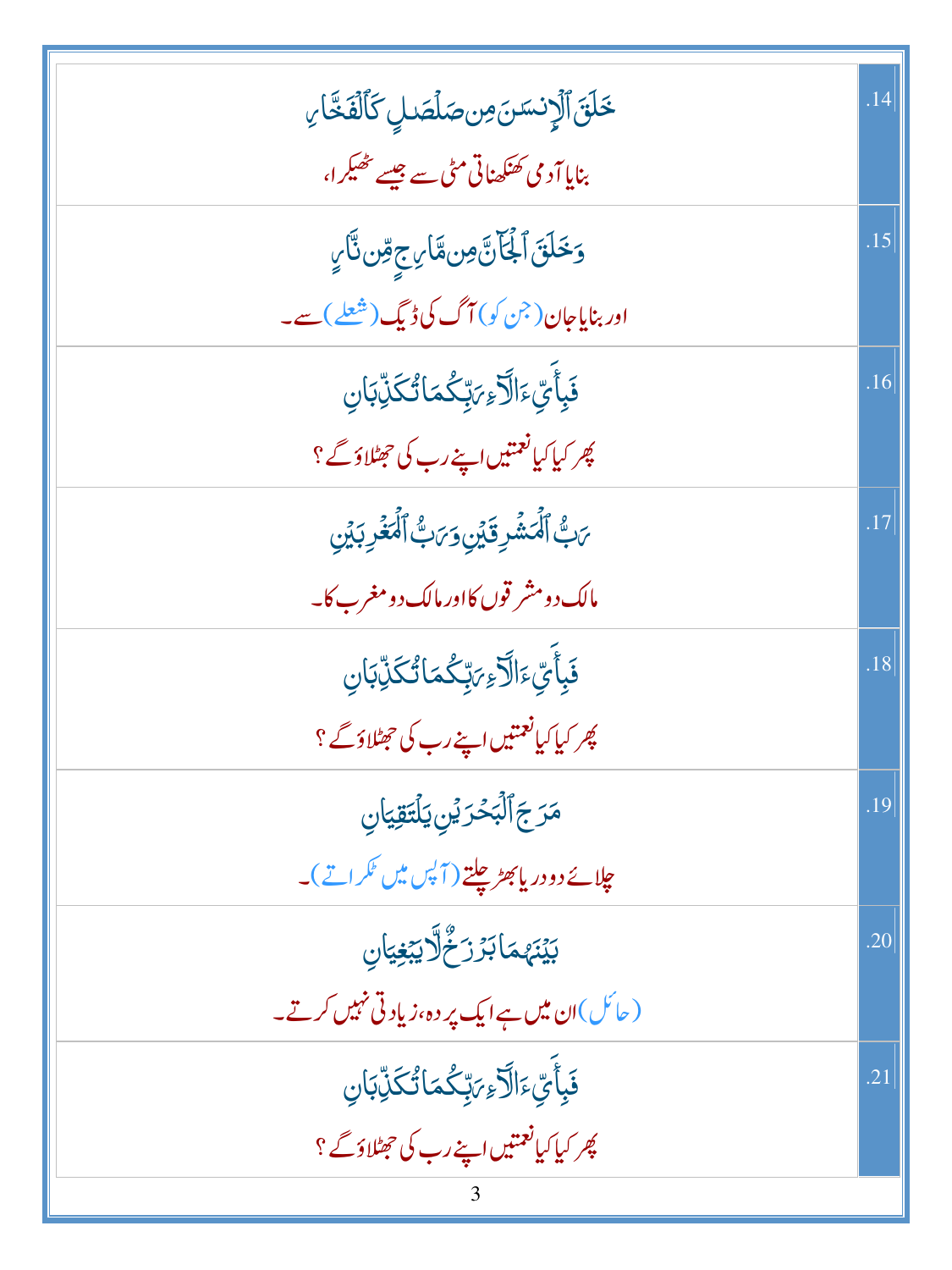| <u>ِيَّذُرُ جُمِنَّهُ</u> مَا ٱللُّؤَلَّٰؤُوَٱلۡمَرۡجَانُ      | .22 |
|----------------------------------------------------------------|-----|
| نکتاہے اُن سے موتی اور مونگا۔                                  |     |
| <b>فَبِأَيِّ</b> ءَالَّآءِ <sub>كَ</sub> بِّكُمَا تُكَذِّبَانِ | .23 |
| پھر کیا کیا <b>نعمتیں اپنے رب کی حجٹلاؤ گے</b> ؟               |     |
| دَلَهُ الْجُوَارِ الْمُنشَاتُ فِى الْبَحْرِ كَٱلْأَعَلَمِ      | .24 |
| اور اسی کے ہیں جہاز اُونچے گہرے دریامیں جیسے پہاڑ۔             |     |
| <b>ۘڣ</b> ڹؚٲۜؠؚٙۜۦٙٲڶؖڒٙۦؚ؆ؚڹؚػۢڡؘٲؾ۠ػڶؚۨڹٲڹ                  | .25 |
| پھر کیا کیا <b>نعمتیں اپنے رب کی حجٹلاؤگ</b> ؟                 |     |
| ڴڵٞڡ <i>ٙڽ۫</i> ٙعَلَيۡهَافَانِ                                | .26 |
| جو کوئی ہے زمین پر نبڑنے (فناہونے) والا ہے،                    |     |
| وَيَبْقَىٰ وَجُهُ يَبِّكَ ذُو أَلْجَلَلِ وَأَلَإٍ كَرَاهِ      | .27 |
| اور رہے گا(باقی)منہ ( ذات) تیرے رب کا،بزر گی اور تغظیم والا۔   |     |
| <b>ۘڣ</b> ؘؠؚٲٛؠۨ۠ۦٙٵڷۜڒ <i>ٙۦؚ؆</i> ۪ڹػۢڡؘٵؾ۠ػؘڵؚؖڹؘٳڹ        | .28 |
| پھر کیا کیا <b>نعمتیں اپنے رب کی حجٹلاؤگ</b> ؟                 |     |
| يَشَلُمُ مَن فِى ٱلسَّمَرَ تِ وَٱلۡأَرۡضِ                      | .29 |
| اس سے مانگتے ہیں جو کوئی ہیں آ سانوں میں اور زمین میں۔         |     |
|                                                                |     |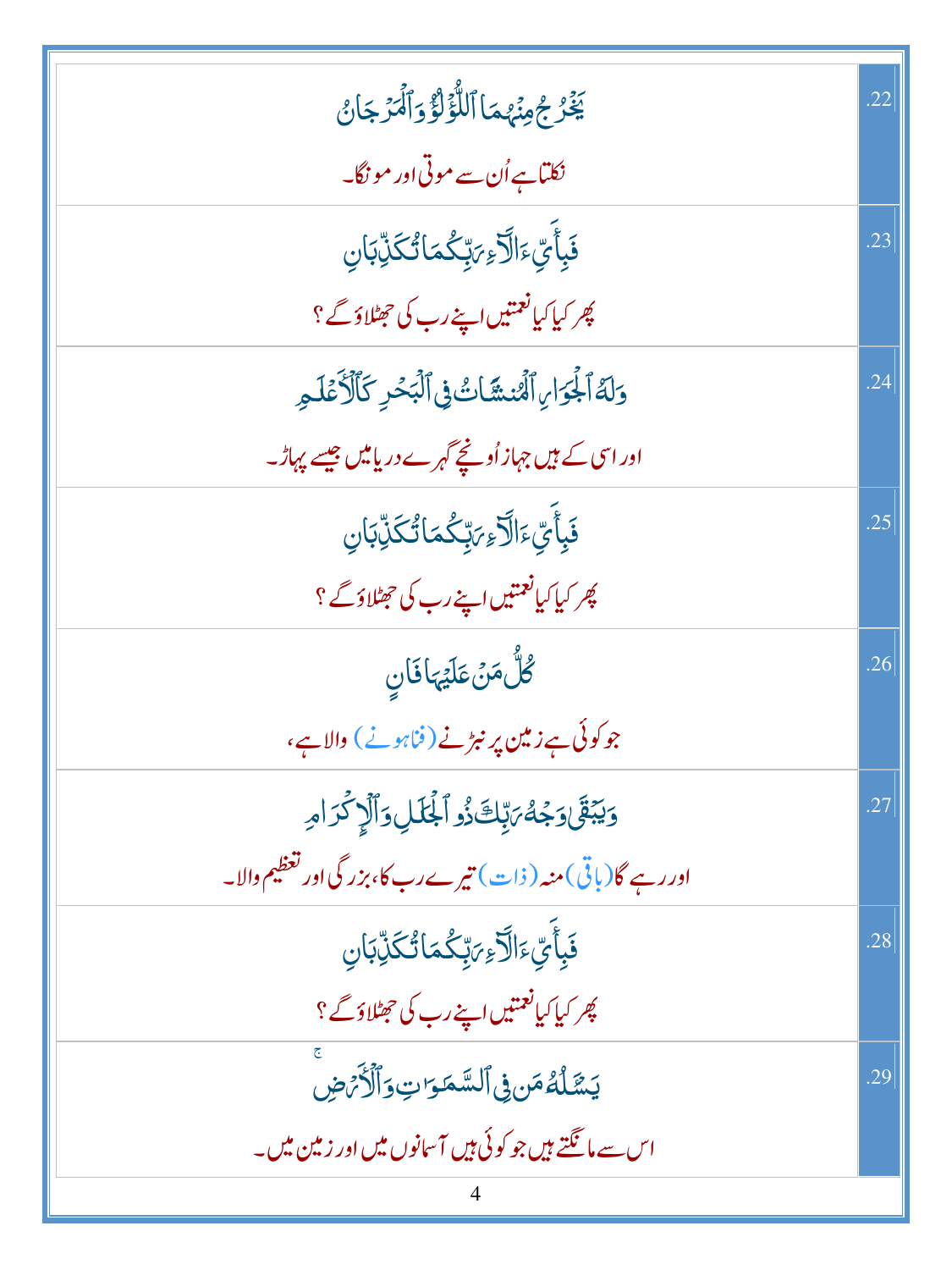| ڴڶ <i>ؖ</i> ؾۯؘۄٟۿؙڗڣۣ۬ۺؘٲؗڹ                                                            |     |
|-----------------------------------------------------------------------------------------|-----|
| ہر دن اس کوایک د ھندا(کام) ہے۔                                                          |     |
| ڣؘ <sub>ڸ</sub> ٲٙؠۜ۠ءَالَآءِ <sub>؆</sub> ڹؚۨػۢڡؘٵؾ۠ػڶ <sub>ؚ</sub> ۨڹٲڹ               | .30 |
| ى <i>چر كيا كي</i> انغمتيں <sub>اپنے رب كى حج او گے؟</sub>                              |     |
| سَنَفَرُ غُلِّكُمُ أَيُّهَ الثَّقَلَان                                                  | .31 |
| ہم فارغ ہوتے ہیں تمہاری طرف (احتساب کے لئے )،اے بو حجل قافلو (زمین کے بو حجھو)۔         |     |
| <b>ۘڣؘ</b> ۪ٳؙۧۜؠؚۜ۠ۦٙٳٲۜڒ <i>ۧۦؚ؆</i> ۭڹۨػۢڡؘٲؾ۠ػڵؚٙڹٲڹ                                | .32 |
| پھر کیا کیا <b>نعمتیں اپنے رب کی حجٹلاؤگ</b> ؟                                          |     |
| يَمَعُشَرَ ٱلْجِنِّ وَٱلْإِنسِ                                                          | .33 |
| اے فرقے (گروہ) جِنٌوں اور انسانوں کے!                                                   |     |
| إِنِ ٱسۡتَطَعۡتُمۡ أَن تَنفُلُواۡ مِنۡ أَقۡطَارِ ٱلسَّمَوَاتِ وَٱلۡأَرۡصَٰٓ فَٱنفُلُواۡ |     |
| اگر تم سے ہو سکے کہ نکل بھاگو آسان اور زمین کے کناروں سے، تو نکل بھاگو۔                 |     |
| لاتَنفُذُونَ إِلَّابِسُلَطَنِ                                                           |     |
| نہیں نکل سکنے کے بن سند (بغیر زور )۔                                                    |     |
| <b>فَبِأَيِّ ءَالَآءِ <sub>ك</sub>َبِّكُمَا تُكَذِّبَانِ</b>                            | .34 |
| پھر کیا کیا <b>نعمتیں اپنے رب کی حجٹلاؤگے</b> ؟                                         |     |
| 5                                                                                       |     |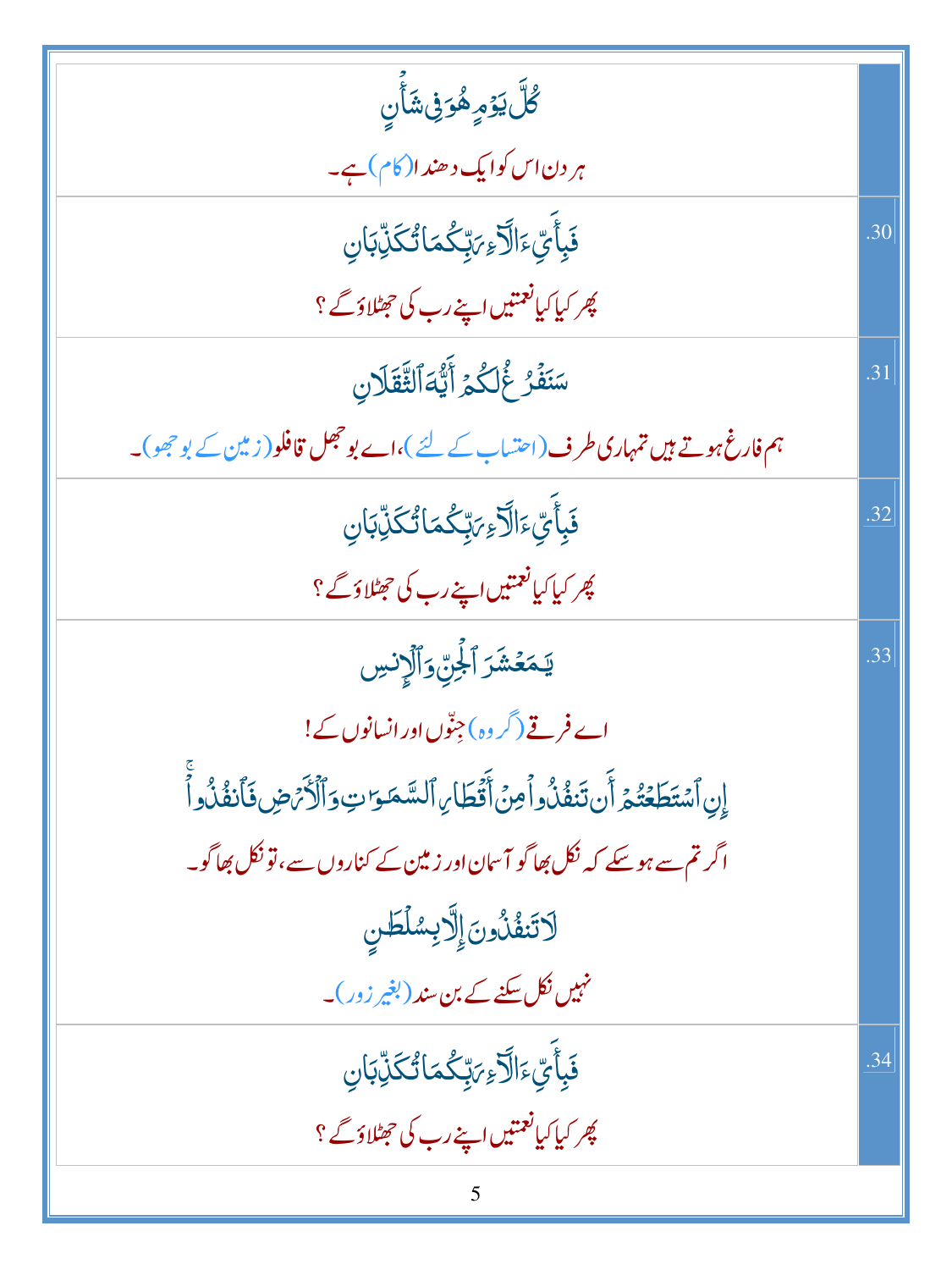| ؽؙۯڛؘڵ؏ڶؽٙػ۠ڡٙٵۺۘ۠ۏٳڟ۠ۊؚڹڐۜٵؠۣۅؘؽ۠ٵڛ۠ۏؘڶٳڐؘٮ۬ؾؘڝؚۯٳڹ                      | .35 |
|---------------------------------------------------------------------------|-----|
| چھوٹتے ہیں تم پر شعلے آگ کے صاف اور دھواں ملے ، پھر تم بدلہ نہیں لے سکتے۔ |     |
| <b>ۘڣ</b> ؘٳؙؙۜؠؚۜ۠ٵؘڷۜٳۦؚ <i>؆</i> ڹؚۨػۢڡؘٲؾ۠ػؘڶؚۨڹؘٳڹ                   | .36 |
| پھر کیا کیا <b>نعمتیں اپنے رب کی حجٹلاؤ گے</b> ؟                          |     |
| فَإِذَا ٱنشَقَّتِ ٱلسَّمَآءُفَكَانَتَ وَرَدَةًۤ كَٱللِّهَانِ              | .37 |
| چر جب پھٹ جائے آسان، توہو جائے گلانی، جیسے تیل کی تلچھٹ۔                  |     |
| <b>ۘڣ</b> ڹ۪ٲۜؠؚۜ۠ٵؘڷۜٳۦؚ؆ڹؚۜػۢڡؘٲؾ۠ػڶؚۜڹٲڹ                               | .38 |
| پھر کیا کیا <b>نعمتیں اپنے رب کی حجٹلاؤ گے</b> ؟                          |     |
| ڣؘؿ <i>ۏٙ</i> ڡؘؠؚ۪ۯؚؚٳۨۜۮؽۺڷ؏ؘڹڹۢؠ <i>ڢ</i> ؘٳ۪ڹڛ۠ۥؘڒۮڿٳؖڽ۠              | .39 |
| پھر اس دن پوچھ نہیں اس کے گناہ کی کسی آدمی سے نہ جن ؓ سے۔                 |     |
| <b>فَبِأَيِّ</b> ءَالَّاءِ بَ <sub>لِ</sub> ّكُمَا تُكَلِّبَانِ           | .40 |
| پھر کیا کیا <b>نعمتیں اپنے رب کی حجٹلاؤگے</b> ؟                           |     |
| يُعُرَفُ ٱلۡۡجۡرِمُونَ بِسِيمَهُمۡ                                        | .41 |
| پیچانے پڑیں گے گناہ گاراپنے چہرے سے،                                      |     |
| فَيُؤْخَنُ بِٱلنَّوَاصِى وَٱلْأَقَّدَامِ                                  |     |
| پھر پکڑاجائے گاماتھے(پیشانی کے)بال سے اور پاؤں سے۔                        |     |
|                                                                           |     |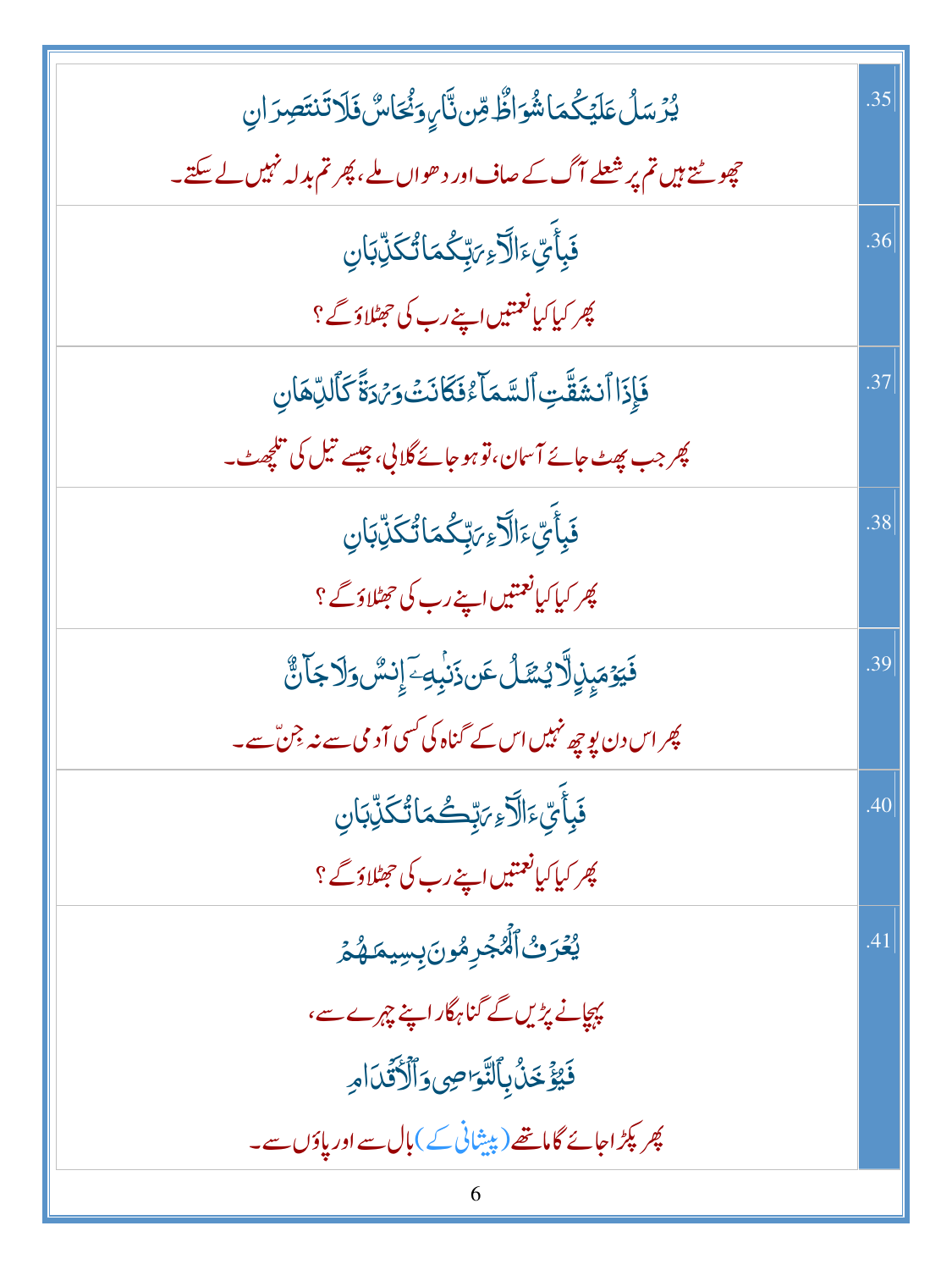| <b>ۘڣ</b> ڹؚٲۜؠؚۜ۠ٵؘڷۜٳۦؚ؆ێۭػۢڡؘٵؾ۠ػڵؚٙڹٲڹ                            | 42  |
|-----------------------------------------------------------------------|-----|
| ى <i>چر كيا كي</i> انغمتيں <sub>اپنے رب كى حج ان كى ؟</sub>           |     |
| ۿڶؚ؋ٷڿۿڐؐۿ؋ٱڶؖڹۣۥؽػڶؚۨڮۑؠٵٲڷؙؽۼڔؚۿۅڹ                                  | .43 |
| (کہاجائے گا) <i>یہ دوزخ ہے جس کو جھوٹ بتاتے (تھے ) گن</i> اہگار،      |     |
| يَطُوفُونَ بَيْنَهَا وَبَيْنَ حَمِيمٍ ءَانِ                           | .44 |
| پھرتے (چکر لگاتے رہیں گے) ہیں پیج اس کے ،اور کھولتے پانی کے۔          |     |
| <b>ۘڣ</b> ڹ۪ٲۜؠۜ۠ۦؘٙٵڶۜۯۦؚ؆ڹؚۜػۢڡؘٲؾ۠ػڵؚٙڹٲڹ                          | .45 |
| پھر کیا کیا <b>نعمتیں اپنے رب کی حجٹلاؤگ</b> ؟                        |     |
| <u>وَلِهَنْ خَافَ مَقَامَ مَدِّبِهِ ۚ جَنَّتَانِ</u>                  | .46 |
| اور جو کوئی ڈراکھڑے ہونے سے اپنے رب کے آگے ،اس کو ہیں دوباغ (جنتیں )۔ |     |
| ڣؘؠؚٲؠؚۜۦؘٳٳۜؖڒٙۦؚڔۜڹؚػؙڡؘٵؾؙػؘڔۨٚڹٵڹ                                 | .47 |
| پھر کیا کیا <b>نعمتیں اپنے رب کی حجٹلاؤگے</b> ؟                       |     |
| ذَوَاتَآ أَفۡنَانِ                                                    | .48 |
| جن میں بہت سی طہنیاں (ڈالیاں)۔                                        |     |
| ڣؘڹٲۧؠۜ۠ <i>ۦٙ</i> ؘٲڵؖۯۦؚ <i>؆</i> ڹۨػۢڡؘٲؾ۠ػڷ <sub>ؚ</sub> ۨڹٲڹ     | .49 |
| پھر کیا کیا <b>نعمتیں اپنے رب کی حجٹلاؤ گے</b> ؟                      |     |
|                                                                       |     |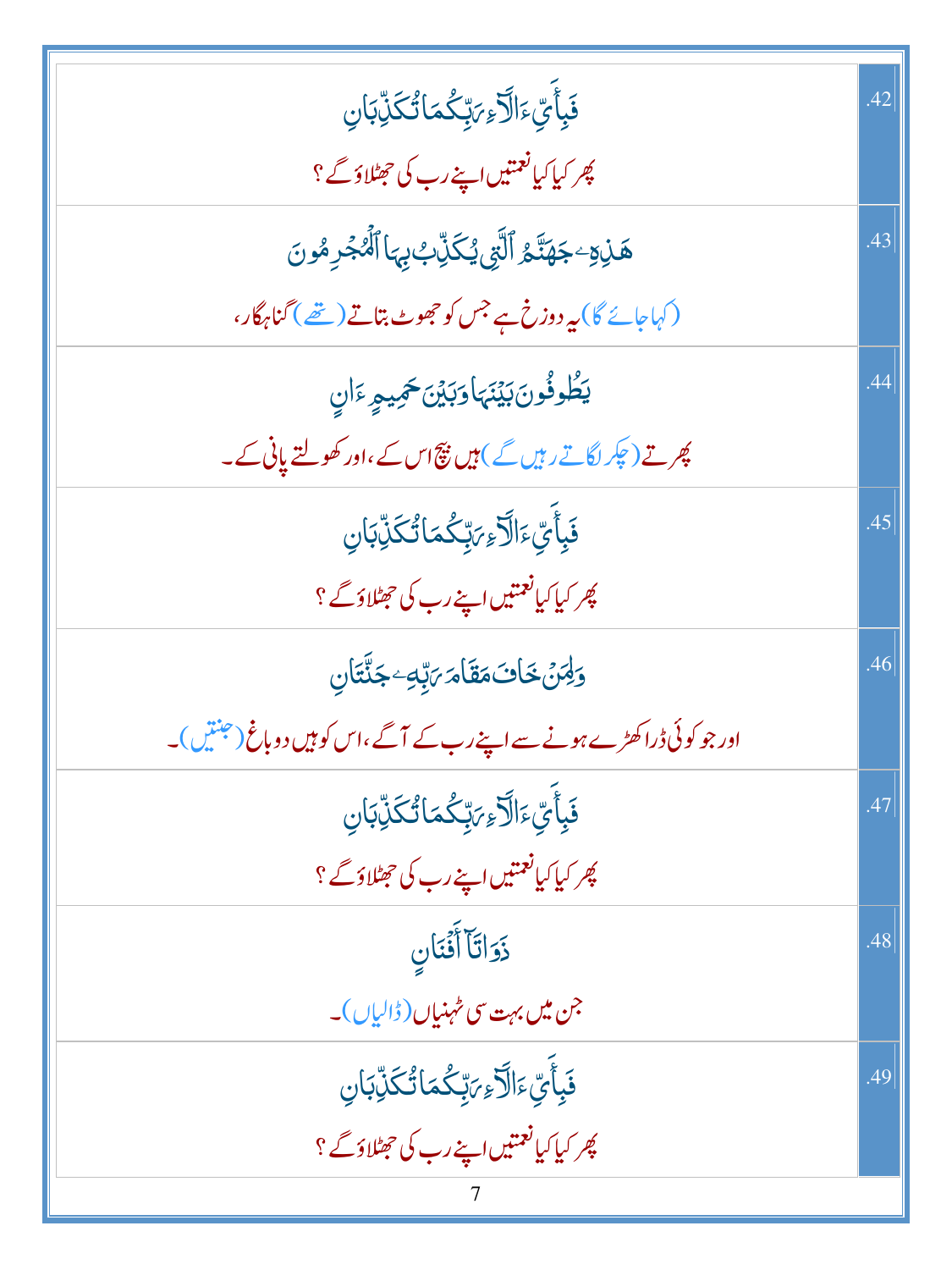| فِي <sub>ب</sub> ِمَاعَيۡنَانِ تَجۡرِيَانِ                                                         | .50 |
|----------------------------------------------------------------------------------------------------|-----|
| ان میں دو چشمے <u>ستے</u> ۔                                                                        |     |
| <b>فَبِأَيِّ ءَالَّ</b> أَءِ <i>مَ</i> تِّكُمَا تُكَذِّبَان                                        | .51 |
| پھر کیا کیا <b>نعمتیں اپنے رب کی حجٹلاؤ گے</b> ؟                                                   |     |
| ڣؚۑ <sub>ڮ</sub> ڡؘٵ <i>ۺڴڸۨۨ</i> ڡٞڮۿۊؚ <i>ؚ</i> ڗؘۯٙڿٲڹۣ                                         | .52 |
| ان میں ہر میوے کی قیم قیم۔                                                                         |     |
| <b>فَبِأَيِّ</b> ءَالَّآءِ <sub>كَ</sub> بِّكُمَا تُكَذِّبَانِ                                     | .53 |
| پھر کیا کیا <b>نعمتیں اپنے رب کی حجٹلاؤگ</b> ؟                                                     |     |
| ۿ <i>ؾؖۜ۠</i> ػۣؠڹؘۘڠٙڶۣٙڶۏ۠ۯۺ۫ <b>ڹڟۜ</b> ٳۧؠؚڹ۠ؠؘٵڡ <i>ؚڽ۫</i> ٳؚۣۺڐؘڹ <sub>ڗ</sub> ؾٟۨ          | .54 |
| گے بیٹھے بچھونوں پر، جن کے استر تافتہ (ریٹم) کے۔                                                   |     |
| 5جَنَى ٱلْجُنَّتَيْنِ دَانِ                                                                        |     |
| اور ميوه ان باغوں کا حجھک رہا۔                                                                     |     |
| ڣؘ <sub>ڹؚ</sub> ٲٝؠؚۜٞٵڵٙٲ <i>؞ؚؾ</i> ڹؚۜػؙڡؘٲؾ۠ػڷ <sub>ؚ</sub> ڹٳڹ                               | .55 |
| پھر کیا کیا <b>نعمتیں اپنے رب کی حجٹلاؤ گے</b> ؟                                                   |     |
| فِيهِنَّ قَصِرَاتُ ٱلطَّرُفِ لَمَ يَطْهِئُهُنَّ إِنِسٌ قَبْلَهُمۡ وَلَاجَآنٌّ                      | .56 |
| اُن میں عور تیں ہیں نیچی نگاہ والیاں، نہیں بیاہاان کو کسی آد می نے ان سے پہلے ،اور نہ کسی جِنّ نے۔ |     |
| 8                                                                                                  |     |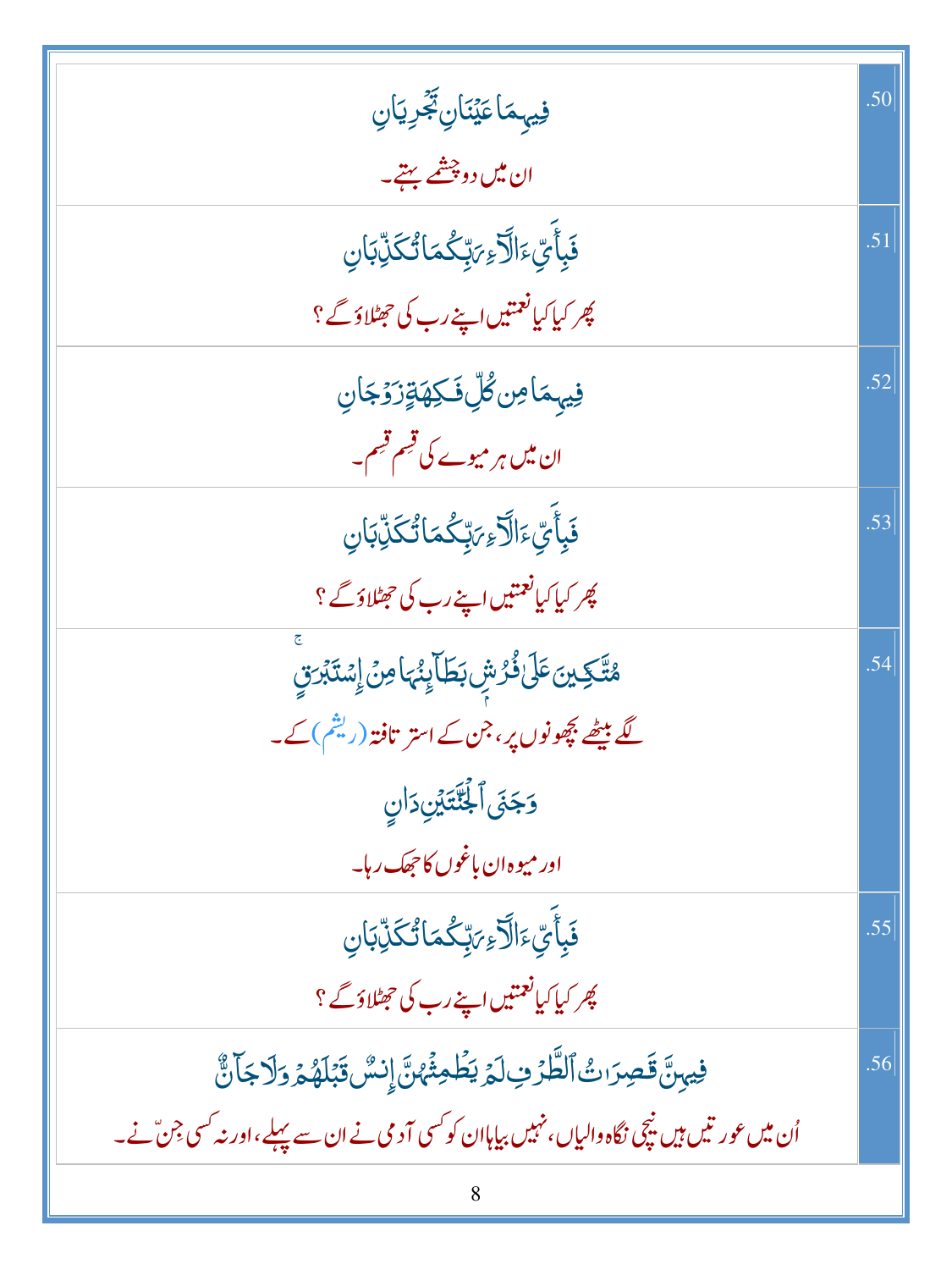| <b>فَبِأَيِّ</b> ءَالَّآءِ <sub>ك</sub> َّبِّكُمَا تُكَذِّبَانِ   | .57 |
|-------------------------------------------------------------------|-----|
| پھر کیا کیا <b>نعمتیں اپنے رب کی حجٹلاؤگ</b> ؟                    |     |
| كَأَنَّهُنَّ ٱلۡيَاتُوتُ وَٱلۡمَرۡجَانُ                           | .58 |
| وہ کیسی جیسے لعل اور مو نگا۔                                      |     |
| ڣؘڹؚٲؘؠۜ۠ <i>ۦٙ</i> ؘٲڵؖٲ <i>؞ۣؾ</i> ڹؖػؙڡؘٲؾ۠ڬڷ <sub>ؚ</sub> ڹٳڹ | .59 |
| پھر کیا کیا <b>نعمتیں اپنے رب کی حجٹلاؤ گے</b> ؟                  |     |
| هَلۡ جَزَآءُٱلۡٳۡحۡسَنِۚ إِلَّآ ٱلۡٳۡحۡسَنُ ۚ                     | .60 |
| اور کیابدلہ ہے نیکی کامگر نیکی(اعلٰی درجے کی جزا)۔                |     |
| <b>فَبِأَيِّ</b> ءَالَّاءِ <sub>كَ</sub> بِّكُمَا تُكَذِّبَان     | .61 |
| پھر کیا کیا <b>نعمتیں اپنے رب کی حجٹلاؤگے</b> ؟                   |     |
| وَصِنْدُونِهِمَاجَنَّتَانِ                                        | .62 |
| اور ان دوباغ کے سِوااور دوباغ۔                                    |     |
| <b>فَبِأَيِّ</b> ءَالَّآءِ <sub>ك</sub> َبِّكُمَا تُكَذِّبَانِ    | .63 |
| پھر کیا کیا <b>نعمتیں اپنے رب کی حجٹلاؤگے</b> ؟                   |     |
| مُلَهَامَّتَانِ                                                   | .64 |
| گہرے سبز جیسے سیاہ۔                                               |     |
|                                                                   |     |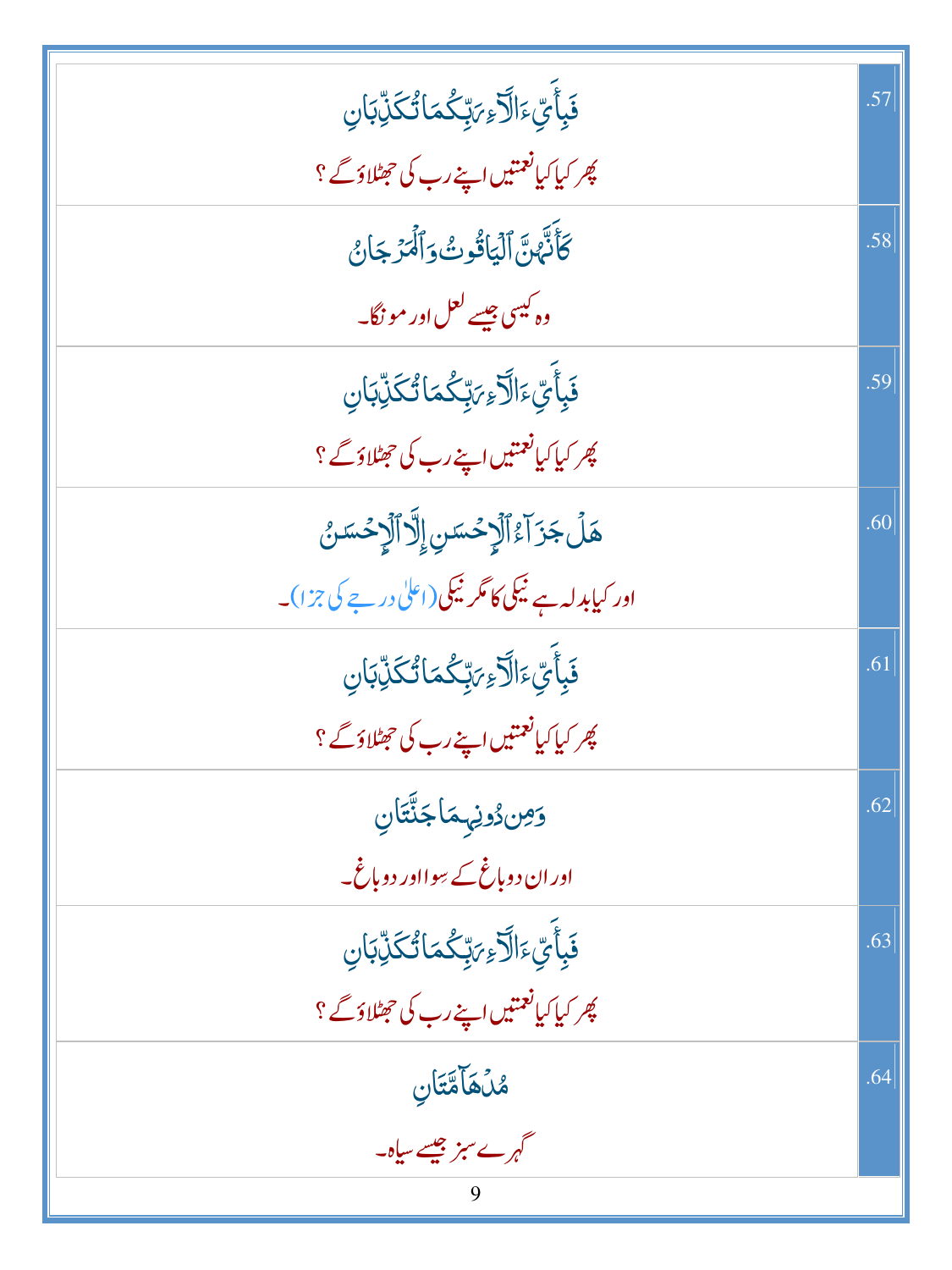| <b>فَبِأَيِّ</b> ءَالَّآءِ <sub>ك</sub> َبِّكُمَا تُكَلِّبَانِ    | .65 |
|-------------------------------------------------------------------|-----|
| پھر کیا کیا <b>نعمتیں اپنے رب کی حجٹلاؤگ</b> ؟                    |     |
| فِيهِمَاعَيْنَانِنَضَّاخَتَانِ                                    | .66 |
| ان میں دو چشمے ہیں ایلتے۔                                         |     |
| <b>فَبِأَيِّ ءَالَّ</b> اءِ <sub>ك</sub> َبِّكُمَا تُكَذِّبَانِ   | .67 |
| پھر کیا کیا <b>نعمتیں اپنے رب کی حجٹلاؤگ</b> ؟                    |     |
| ڣؚڽؠڡٙٲڧؘڮۿۊ۠ۘۏڬؘػؙڵٞ؋ٷڟٙٲڽ۠                                      | .68 |
| ان میں میوہ اور تھجوریں اور انار۔                                 |     |
| <b>فَبِأَيِّ ءَالَّ</b> ا وَيَتِّكُمَا تُكَلِّبَان                | .69 |
| پھر کیا کیا <b>نعمتیں اپنے رب کی حجٹلاؤگ</b> ؟                    |     |
| فِيهِنَّ خَبِّرَ <sup>،</sup> كُّ حِسَانٌ                         | .70 |
| سب باغوں میں نیک عور تیں ہیں خوبصورت۔                             |     |
| <b>ۘڣ</b> ؘ۪ٲؙؠؚۜ۠ٵؘڵؖٲ <sub>ٷ</sub> <i>؆</i> ۪ڹۨػۢڡؘٲؾ۠ػؘۜڶؚۨڹٲڹ | .71 |
| پھر کیا کیانعمتیں اپنے رب کی حجٹلاؤگے ؟                           |     |
| حُورٌ مَّقْصُوبَاتٌ فِي الْكِيَامِ                                | .72 |
| گوریاں رُکی رہتیاں (ٹھُہر ا <sup>ئی ہو</sup> ئی)خیموں میں۔        |     |
|                                                                   |     |